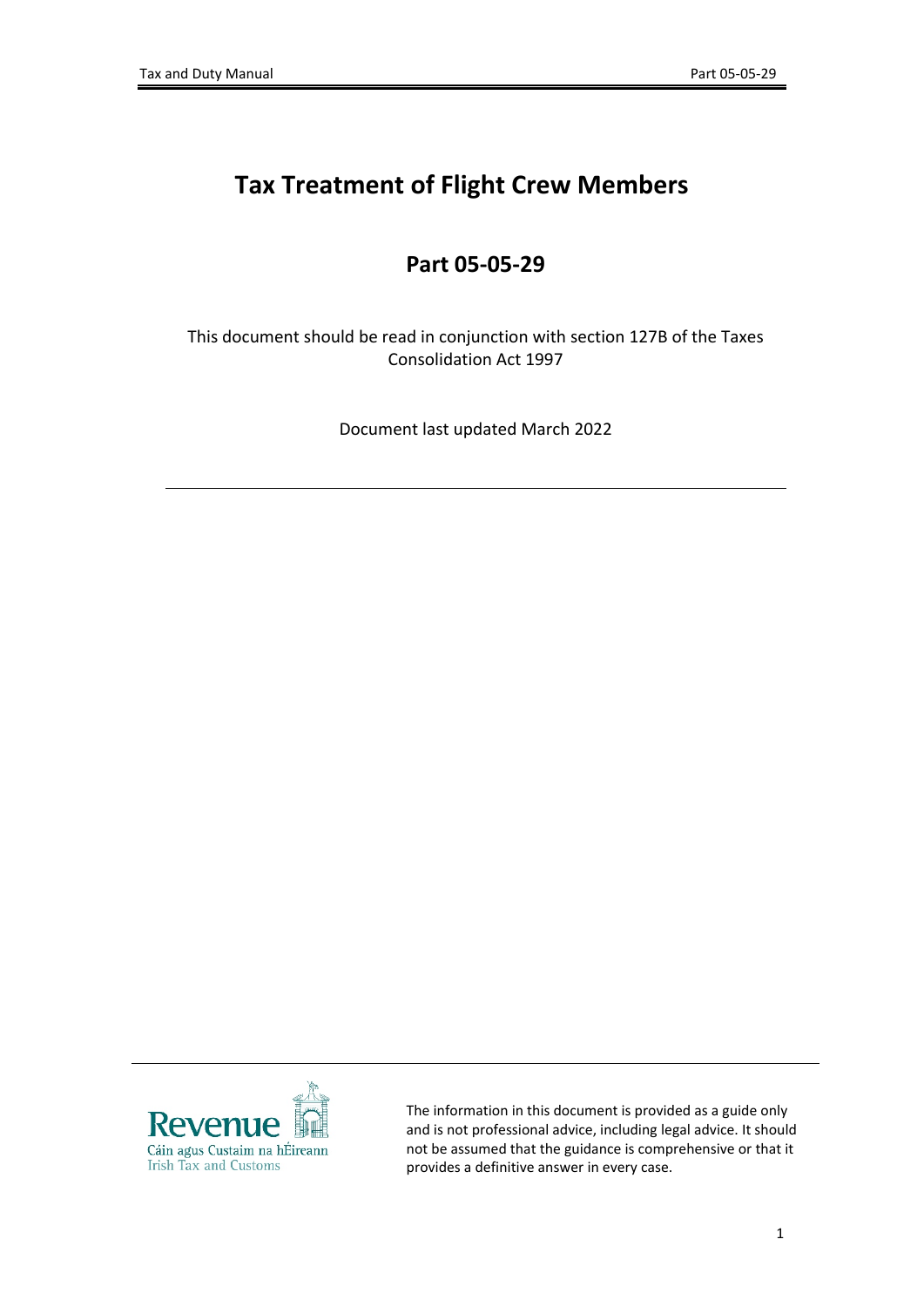# **Table of Contents**

| 1. |        |  |  |  |
|----|--------|--|--|--|
| 2. |        |  |  |  |
| 3. |        |  |  |  |
|    | 3.1.   |  |  |  |
|    | 3.2.   |  |  |  |
|    | 3.3.   |  |  |  |
|    |        |  |  |  |
|    | 3.3.2. |  |  |  |
|    | 3.3.3. |  |  |  |
|    |        |  |  |  |
| 4. |        |  |  |  |
|    | 4.1.   |  |  |  |
|    | 4.2.   |  |  |  |
|    |        |  |  |  |
|    |        |  |  |  |
| 5. |        |  |  |  |
|    | 5.1.   |  |  |  |
|    | 5.2.   |  |  |  |
| 6. |        |  |  |  |
|    |        |  |  |  |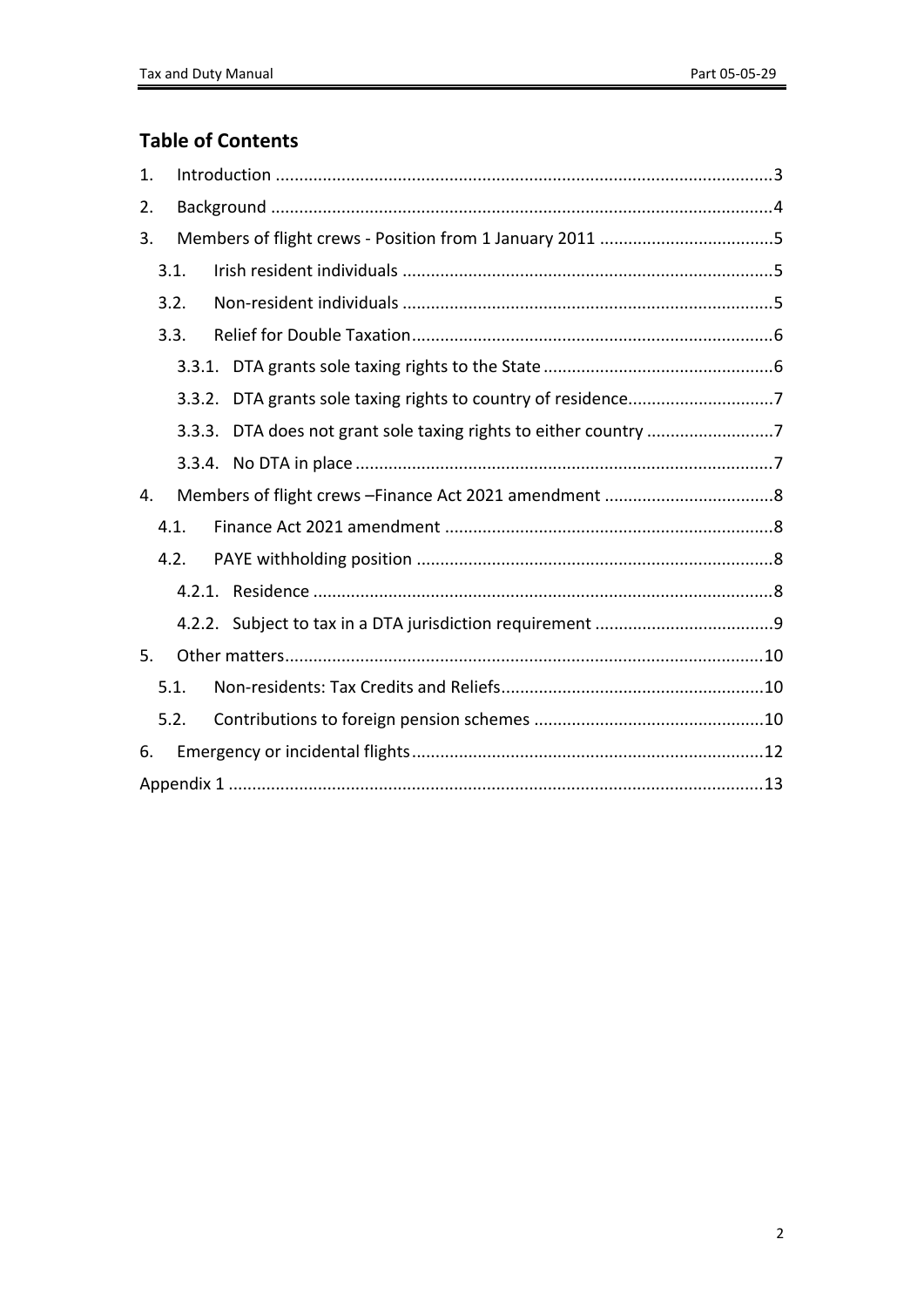# <span id="page-2-0"></span>1. Introduction

Section 16 Finance Act 2011 inserted section 127B into the Taxes Consolidation Act 1997. The section provides for the taxation under Schedule E (and, therefore, within the scope of the PAYE system) of employment income arising to a flight crew member in respect of an employment exercised aboard an aircraft operated in international traffic where the place of effective management of the enterprise operating the aircraft is in this State.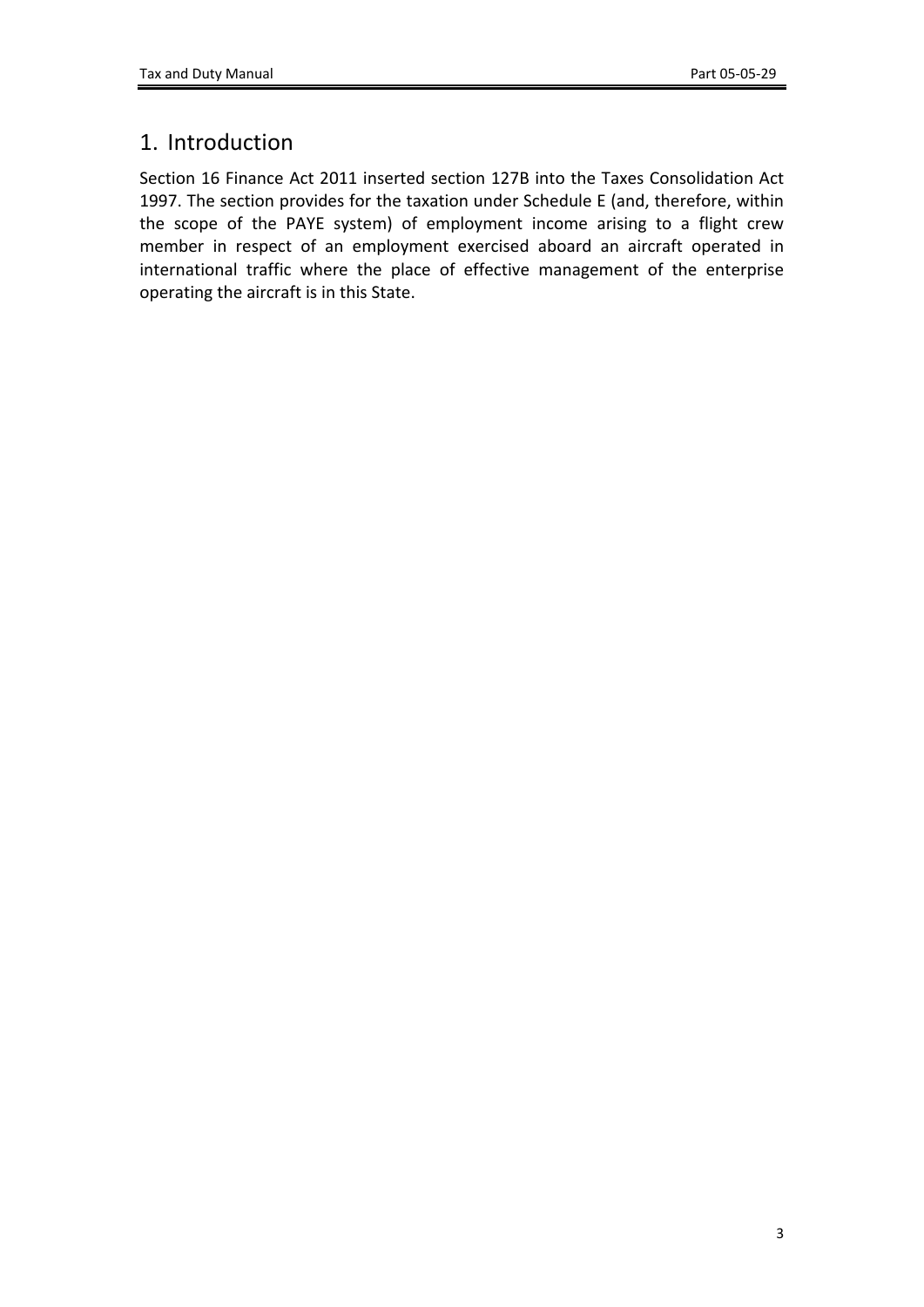# <span id="page-3-0"></span>2. Background

Some double taxation agreements (DTAs) grant sole taxing rights on the income of flight crew (including non-resident flight crew) operating in international traffic to the jurisdiction or country where the enterprise operating the aircraft has its place of effective management.

To give effect to a 'taxing right' granted under a double taxation agreement, a charge to tax must be found in domestic tax legislation. Prior to 2011, where a relevant DTA granted such a "taxing right", no domestic legislation existed to bring such cases within the charge to Irish tax. Section 16 Finance Act 2011 introduced such a charge by inserting section 127B into the Taxes Consolidation Act 1997. Section 127B provides for the taxation under Schedule E of income arising to individuals who exercise their employment aboard an aircraft that is operated in international traffic where the enterprise operating the aircraft has its place of effective management in the State. Such income is within the scope of the PAYE system. With effect from 1 January 2022, non-resident flight crew will not be within the charge to Irish income tax and USC under section 127B TCA 1997 if all the conditions included in section 127B(1A) TCA 1997, as introduced by section 8 of Finance Act 2021, are satisfied.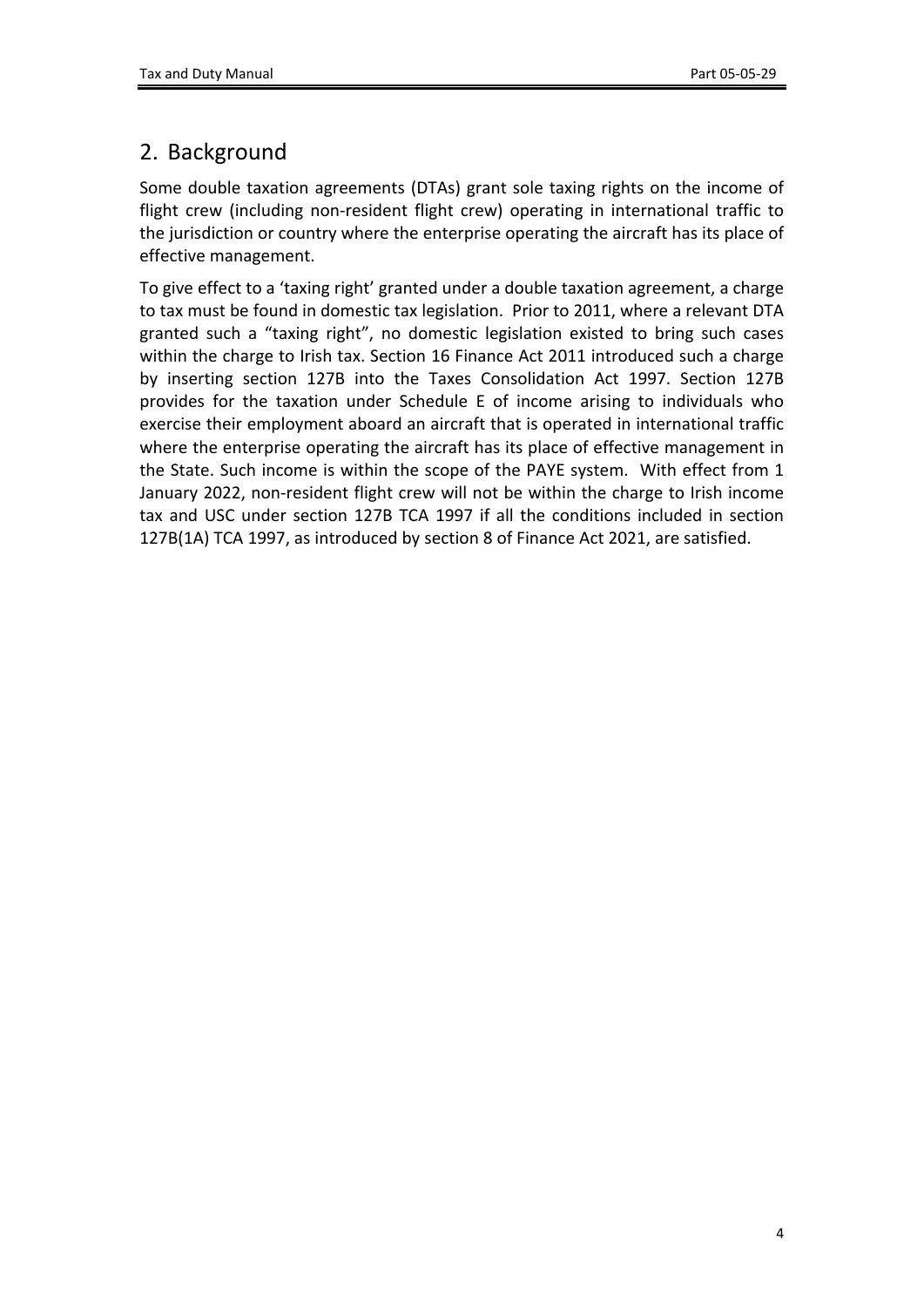# <span id="page-4-0"></span>3. Members of flight crews - Position from 1 January 2011

### <span id="page-4-1"></span>3.1. Irish resident individuals

The extent to which Irish resident flight crew are liable to Irish income tax depends on whether they are domiciled in the State.

Irish resident and domiciled flight crew are chargeable to tax on their worldwide income subject to any DTA relieving provisions.

Irish resident but not domiciled flight crew are liable to tax on their Irish source income (e.g. income from employment exercised in the State) together with foreign income to the extent it is remitted to the State.

Following the introduction of section 127B TCA 1997, flight crew, whether resident in the State or not, are also liable to Irish income tax and USC on income arising from an employment which is exercised aboard an aircraft-

- (i) that is operated in international traffic; and
- (ii) where the aircraft is operated by an enterprise that has its effective place of management in the State.

For the purposes of Section 127B TCA 1997, "international traffic", in relation to an aircraft, does not include an aircraft operated solely between places within the same state (domestic traffic).

For employment income to be chargeable under Section 127B, both of these conditions must be satisfied. As such, the charge to Irish income tax and USC under Section 127B TCA 1997 will not apply to income from an employment exercised aboard an aircraft which is operated solely in domestic traffic.

Where Section 127B TCA 1997 applies to the employment income of flight crew, this income is within the charge to tax under Schedule E and is therefore within the scope of the PAYE system.

### <span id="page-4-2"></span>3.2. Non-resident individuals

An individual who is not resident and not ordinarily resident in the State is, in general, liable to Irish income tax and USC only on income arising in the State.

Following the introduction of Section 127B, non-resident flight crew are also liable to Irish income tax and USC on income arising from an employment exercised aboard an aircraft operated in international traffic where the place of effective management of the enterprise operating the aircraft is in the State. Such income is within the charge to tax under Schedule E and, therefore, within the scope of the PAYE system.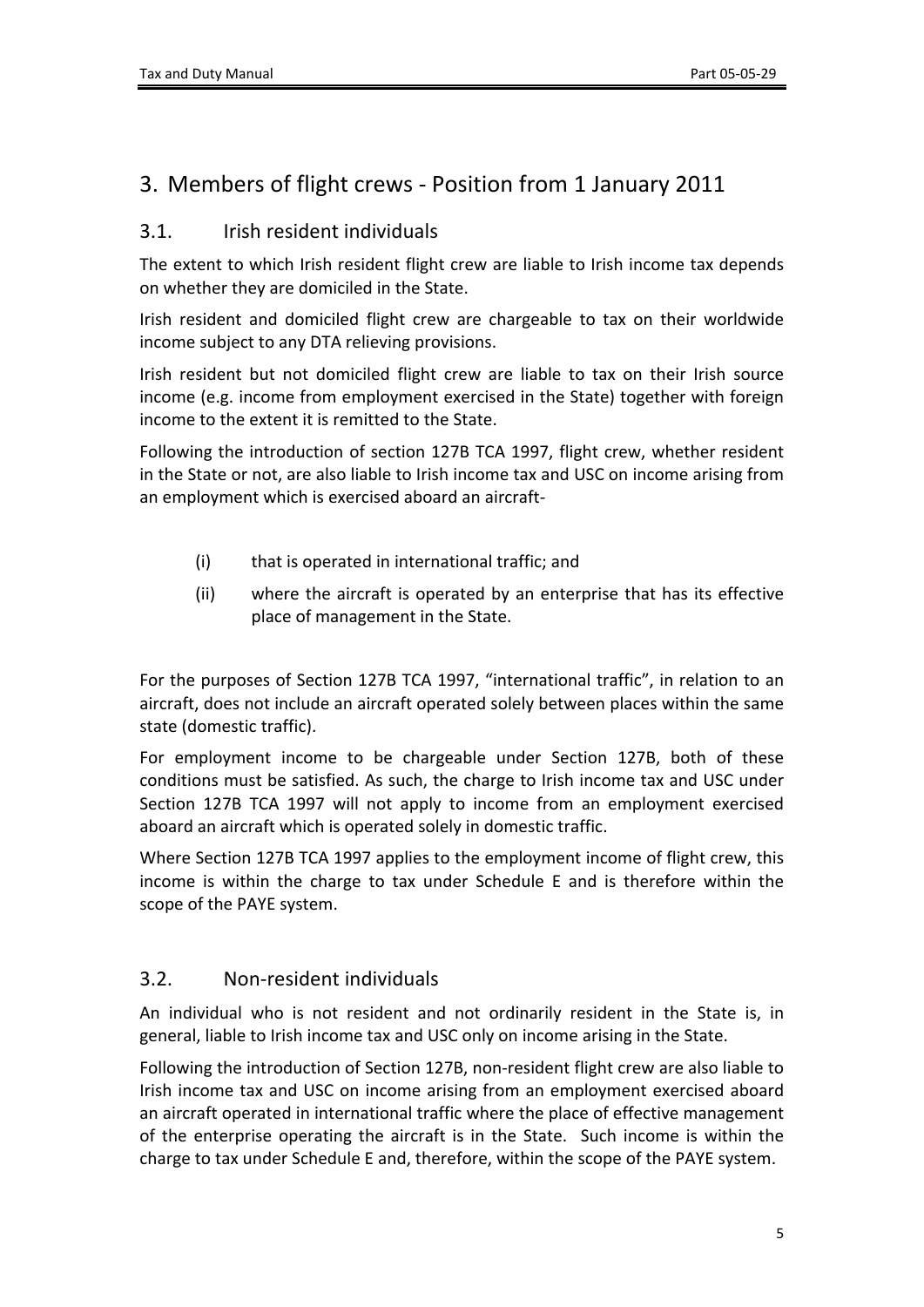With effect from 1 January 2022, non-resident flight crew will not be within the charge to Irish income tax and USC on this income if all the conditions included in Section 127B(1A) TCA 1997 are satisfied (Refer to [4.1](#page-7-4) below).

### <span id="page-5-0"></span>3.3. Relief for Double Taxation

Under Section 127B, non-resident flight crew are liable to Irish income tax and USC on income arising from an employment exercised aboard an aircraft operated in international traffic where the place of effective management of the enterprise operating the aircraft is in the State. In some instances, a non-resident flight crew member may remain within the charge to Irish income tax and USC on their employment income under Section 127B(1A) TCA 1997 if all of the conditions included in Section 127B(1A) TCA 1997 are not satisfied. However, the charge to Irish income tax and USC may be relieved under the terms of a relevant DTA, as per the following example.

### **Example 3.1**

Pierre is tax resident in a DTA country. He exercises his duties of employment aboard an aircraft which operates in international traffic and the aircraft is operated by an enterprise that has its place of effective management in the State. Pierre does not exercise any of his employment duties in the State.

Pierre is not subject to income tax on his flight crew income in the DTA country in which he is tax resident. On this basis, he will remain within the charge to Irish income tax and USC under Section 127B(1A) TCA 1997. Consequently, his employer is obliged to withhold Irish income tax and USC from his employment income under section 127B TCA 1997. However, the charge to Irish income tax and USC may be relieved under the terms of the relevant DTA that is in place between the State and the country in which Pierre is tax resident.

Where the Employment Article of the relevant DTA contains a paragraph specifically dealing with income arising to flight crew the position as outlined in [3.3.1,](#page-5-1) [3.3.2](#page-6-0) or [3.3.3](#page-6-1) will apply.

Where the Employment Article of the relevant DTA does not contain a paragraph specific to flight crew, the charge to income tax in the State may be relieved under paragraph 1 or 2 of the relevant DTA.

Where no DTA is in place, the position is set out at [3.3.4](#page-6-3).

### <span id="page-5-1"></span>3.3.1. DTA grants sole taxing rights to the State

Where the relevant DTA grants sole taxing rights to the State in respect of income from an employment exercised aboard an aircraft operated in international traffic where the place of effective management of the enterprise operating the aircraft is in this State, the charge to Irish tax is not relieved.

In this instance, flight crew are chargeable to Irish income tax and USC under Schedule E and will pay their taxes through the PAYE system.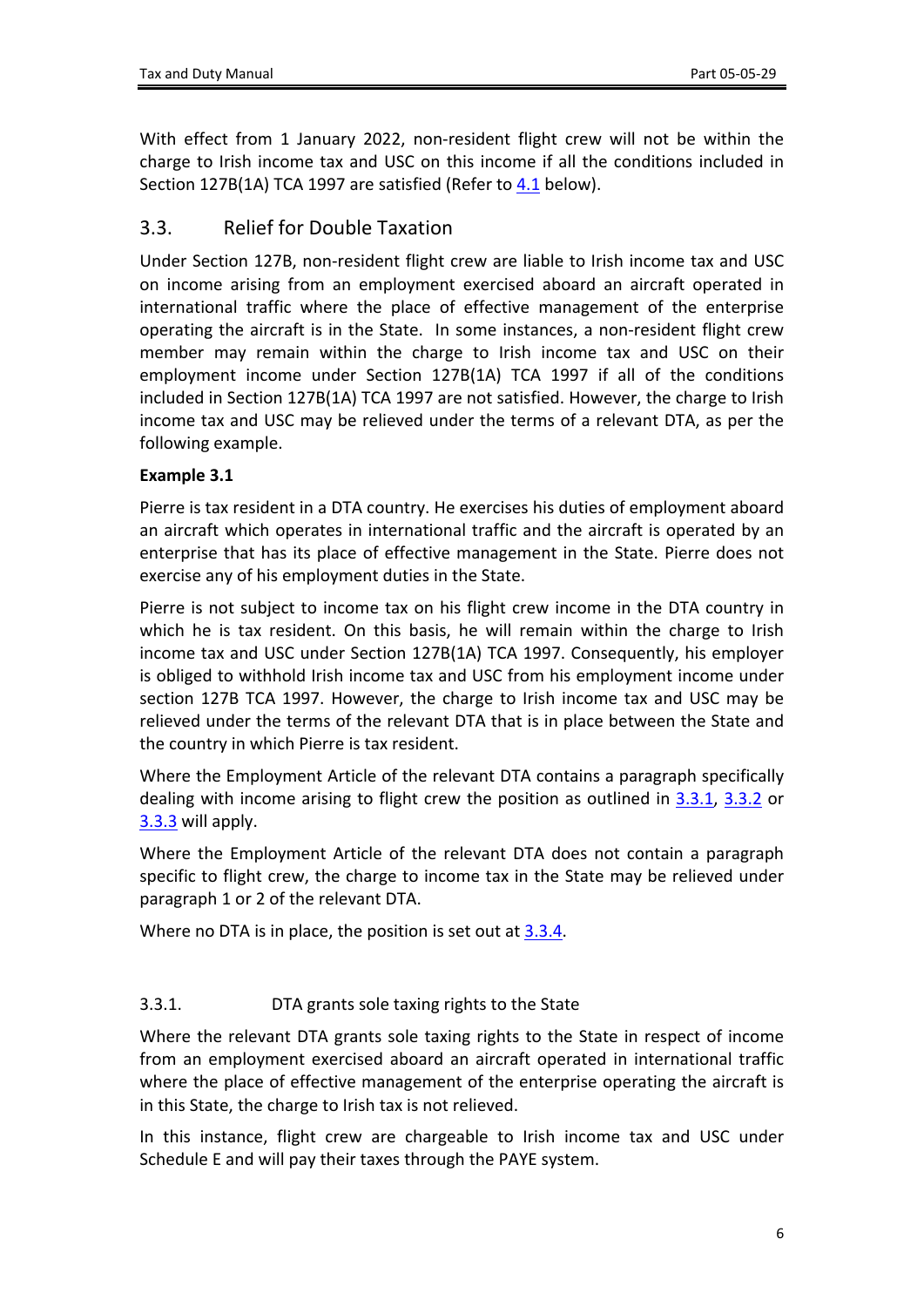On the basis that the DTA has granted sole taxing rights to the State, this income should not be subject to tax in the other country. A double taxation situation should not therefore arise but is dependent on the operation of domestic tax legislation in the other jurisdiction.

### <span id="page-6-0"></span>3.3.2. DTA grants sole taxing rights to country of residence

Where the relevant DTA grants sole taxing rights to the country of residence in respect of income from an employment exercised aboard an aircraft in international traffic where the place of effective management of the enterprise operating the aircraft is in this State, then the charge to Irish tax is relieved.

In this instance, a non-resident flight crew member may not satisfy all of the conditions included in Section 127B(1A) TCA 1997 and his/her employer will be obliged to withhold Irish income tax and USC from the non-resident flight crew member's employment income under Section 127B TCA 1997.

The non-resident flight crew member can file an Irish income tax return following the end of the tax year in which a claim for relief under the terms of the particular DTA will be made.

On the basis that the State has relieved this income from the charge to Irish tax a double tax situation does not arise.

#### <span id="page-6-1"></span>3.3.3. DTA does not grant sole taxing rights to either country

Where the relevant DTA does not grant sole taxing rights to either country, then each country may consider that such income is within the charge to tax. In such cases, the DTA would generally state that remuneration for personal services performed aboard an aircraft in international traffic may be taxed in the Contracting State in which the place of effective management of the enterprise is situated.

In this instance, where a domestic tax charge arises under Section 127B TCA 1997, flight crew are chargeable to Irish income tax and USC on this income under Schedule E and will pay their taxes through the PAYE system.

Such flight crew will claim relief from double taxation in the country in which they are considered a resident of under the terms of the relevant DTA. Relief will be provided to the individual there by either exempting the income from tax or by allowing a credit for taxes paid in the other country.

### <span id="page-6-3"></span><span id="page-6-2"></span>3.3.4. No DTA in place

Where a DTA is not in place between the State and the country in which the flight crew member is a resident or where a flight crew member is not resident in any state, the charge to Irish tax imposed by section 127B TCA 1997 is not relieved.

Please refer to [Example](#page-13-0) [4-](#page-13-0) [Appendix](#page-13-0) [1](#page-13-0).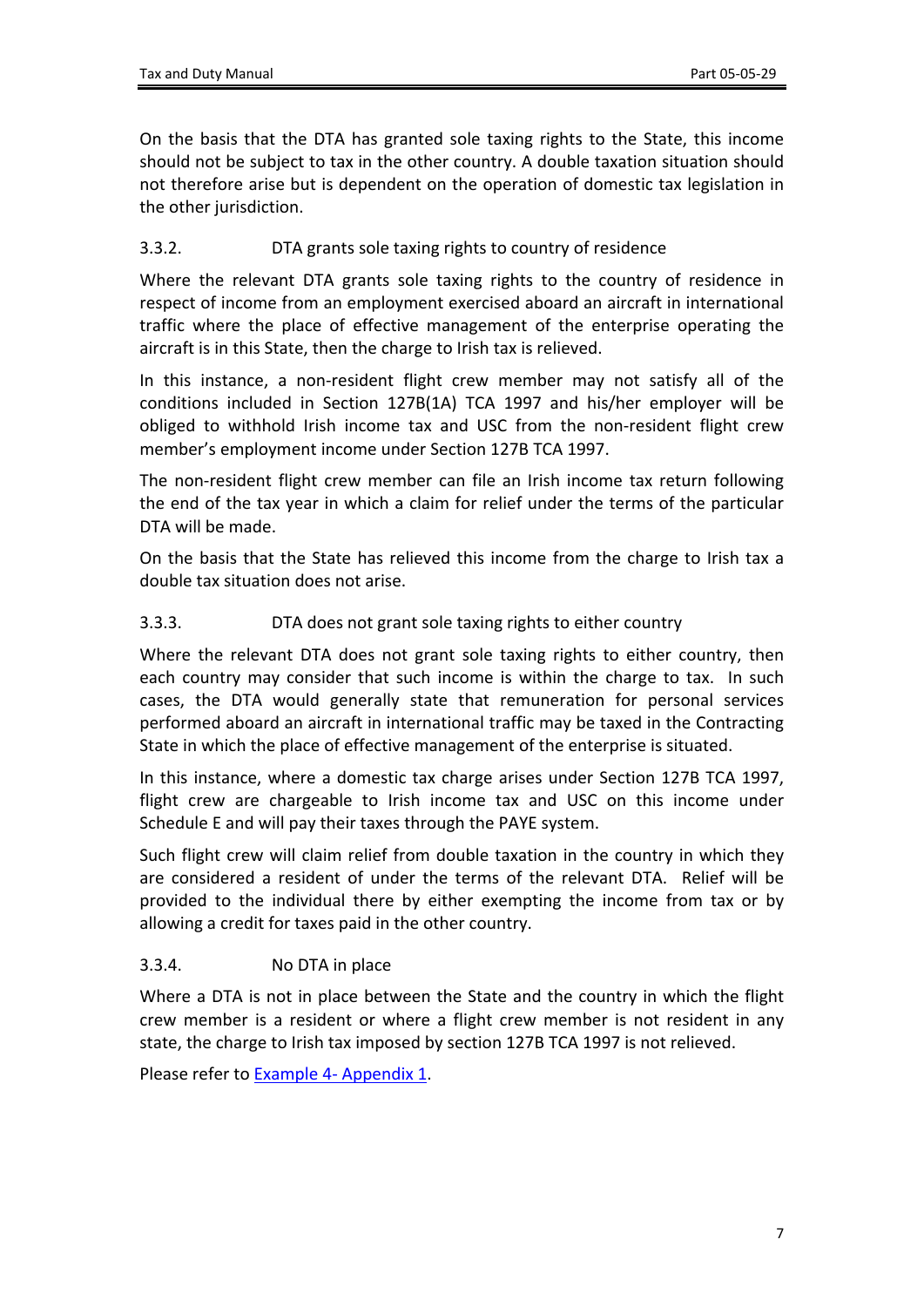# <span id="page-7-0"></span>4. Members of flight crews –Finance Act 2021 amendment

### <span id="page-7-4"></span><span id="page-7-1"></span>4.1. Finance Act 2021 amendment

From 1 January 2022, with the enactment of section 127B(1A) of the Taxes Consolidation Act 1997, as inserted by section 8 Finance Act 2021, a non-resident flight crew member will not fall within the scope of the charge to Irish tax, where, for the year of assessment 2022 and subsequent years of assessment, he/she:

- is not resident in the State; and
- is resident for the purposes of tax in a territory with which the State has a DTA; **and**
- is subject to tax on the income, which would otherwise be liable to taxation under section 127B TCA 1997, in a territory with which the State has a DTA.

## <span id="page-7-2"></span>4.2. PAYE withholding position

Where the conditions under s.127B(1A) TCA 1997 are met, then with effect from 1 January 2022 the employment income of the flight crew member is not subject to Irish income tax and USC and the employer will not have a PAYE withholding obligation in respect of this income.

Where individuals do not fall within the scope of Schedule E by virtue of s.127B(1A) TCA 1997, it is the responsibility of an employer to ensure that such an employee is correctly removed from the charge to Irish income tax and USC, taking account of the conditions provided for in the legislation. In practice, this will require an employer to self-assess whether the flight crew member satisfies the conditions of the s.127B(1A) TCA 1997 relating to (i) residence and (ii) the requirement that the income is subject to tax in a DTA jurisdiction. Guidance as to how these requirements may be satisfied is outlined below.

### <span id="page-7-3"></span>4.2.1. Residence

If the employee's habitual abode i.e. the address of the employee's permanent home (as retained in the employer's HR records) is located outside the State and the employee carries out the employment duties wholly outside the State, then an employer can use this as a basis for determining that the employee is not resident in the State for tax purposes. The provision of addresses in short-term or temporary accommodation will not be sufficient to establish an individual's place of residence for the purpose of applying section 127B(1A)(a) TCA 1997. Examples of such addresses include, but are not limited to, 'care of' and 'PO Box' type addresses, and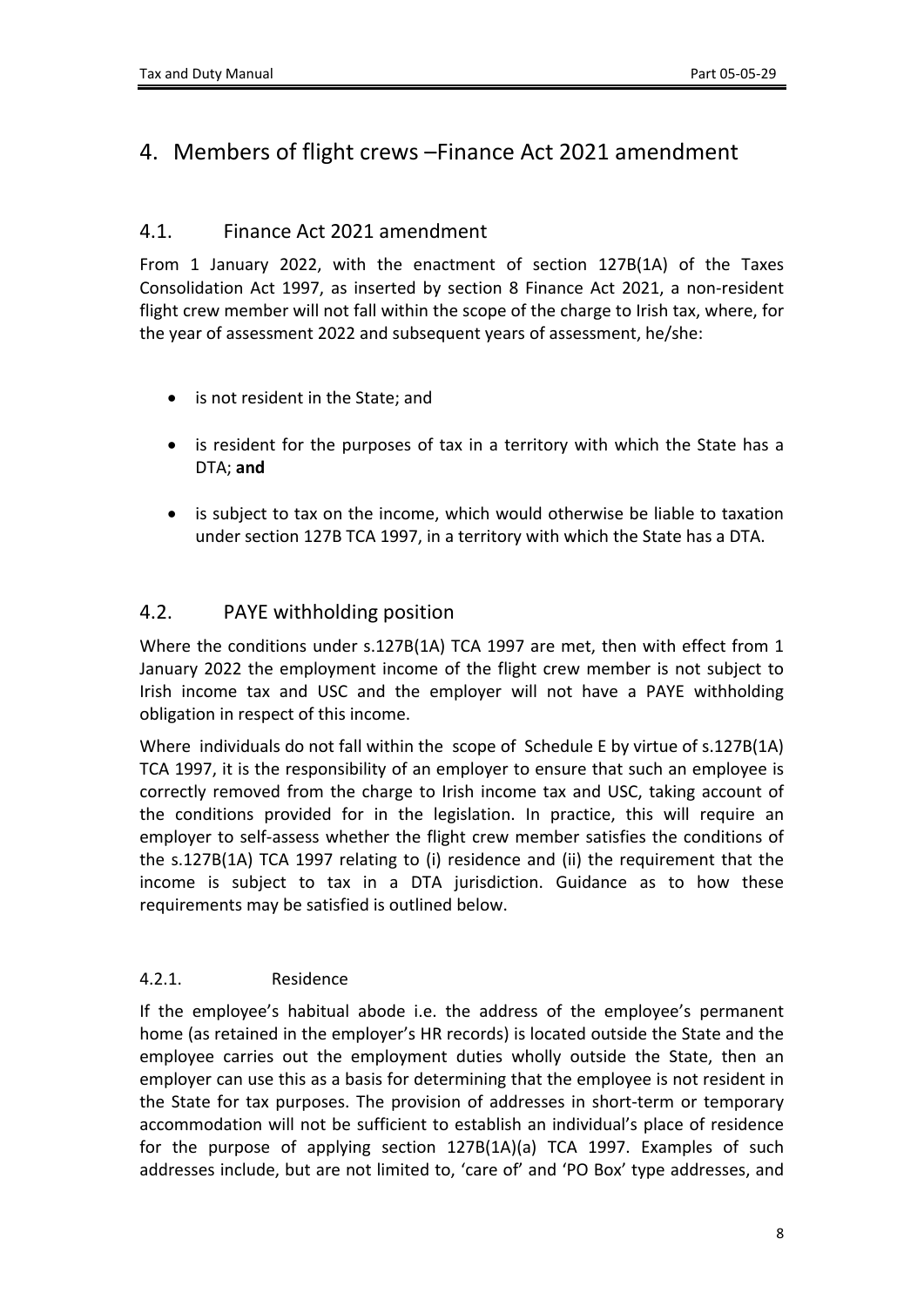addresses in hotels, hostels and similar establishments. Where such addresses have been provided by the employee, the employer is obliged to withhold Irish income tax and USC from his/her employment income under section 127B TCA 1997.

With respect to determining whether the employee is resident or not in a DTA jurisdiction, the employee's home address as retained in the employer's HR records will be considered to be sufficient to confirm this position.

The employer should re-evaluate an employee's entitlement to be removed from the charge to Irish income tax and USC in cases where the employee changes their home address to a different jurisdiction.

#### <span id="page-8-0"></span>4.2.2. Subject to tax in a DTA jurisdiction requirement

This requirement prevents double non-taxation of the employment income by ensuring that, where the income falls outside of the scope of Irish tax, in accordance with the provisions of section 127B(1A) TCA 1997, tax is actually payable on the income in a DTA jurisdiction.

In the absence of any proof to the contrary, where the employment income is subject to non-refundable payroll withholding tax by the employer in a DTA jurisdiction, Revenue is prepared to accept that this requirement is satisfied.

It is acknowledged that difficulties may arise with respect to the review of this condition where the employer is not required to operate payroll withholding tax on the income abroad, that is, where local tax rules in the employee's country of residence require the employee to pay tax on the income under self-assessment rules. In some cases, the payment of tax on the income may be due in the year following the payment of the employment income in real-time by an employer. As the requirement to operate PAYE withholding arises in real-time, an employer will not be in a position to determine in real-time that this condition will ultimately be satisfied by the employee.

In this scenario, Revenue is prepared to accept that the 'subject to tax' requirement can be satisfied in a number of different ways, including as follows:

> $\triangleright$  the employee confirms to the employer in good faith that the income is subject to tax in a DTA jurisdiction and this confirmation is retained on file by the employer. In keeping with human resources practice, Revenue expect that the employee will inform the employer, at the earliest available opportunity, of any change to his/her tax residence and will provide the employer with the address of his/her new habitual abode.

#### **and/or**

 $\triangleright$  Subject to prior agreement between employer and employee, the employer may seek further assurance from an employee by requesting a copy of a statement(s)/ tax residence certificate from the employee's tax authority in a DTA jurisdiction as evidence that the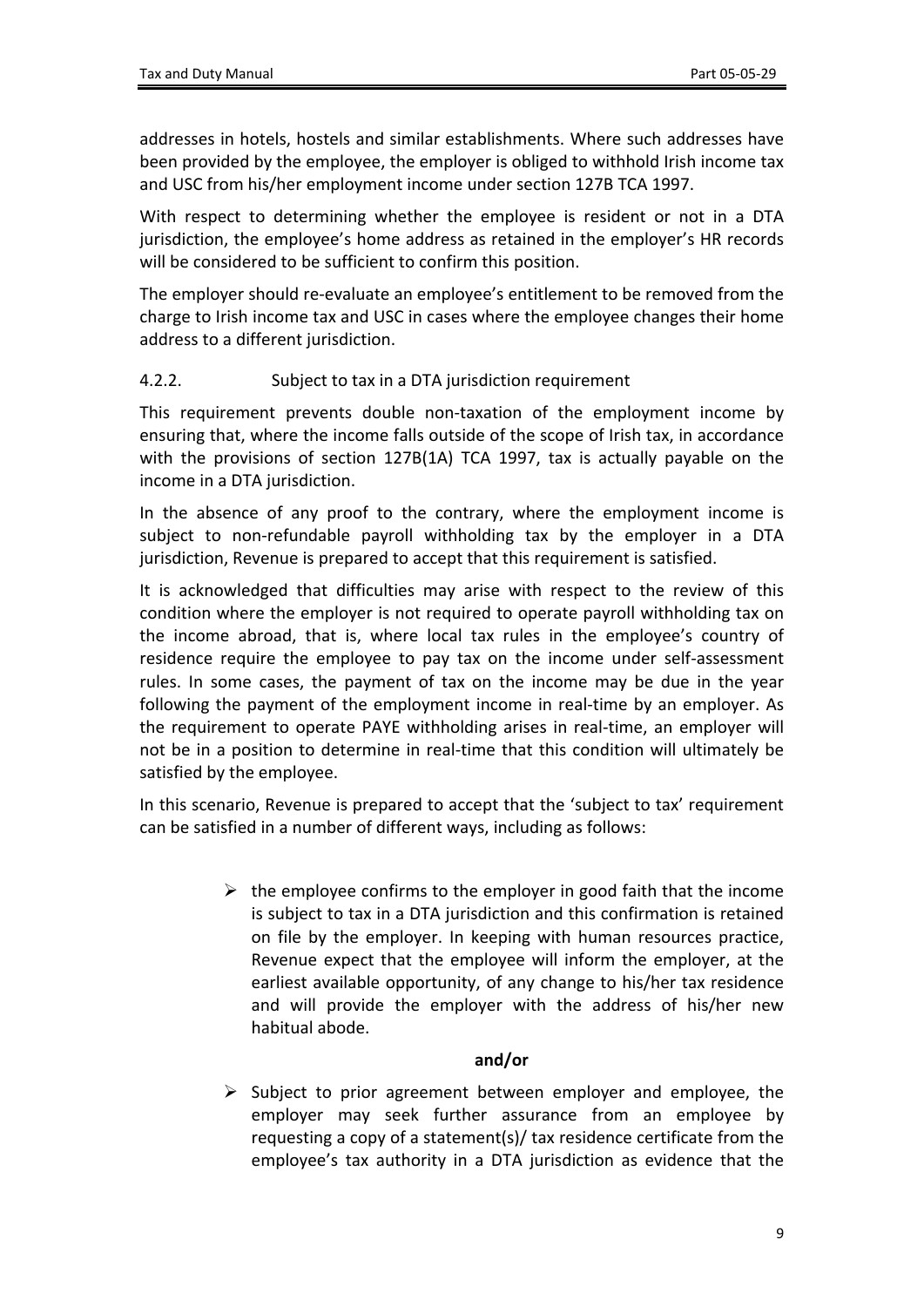employment income is subject to tax in that jurisdiction (e.g. an overseas tax assessment).

Such documentation should be retained by the employer in the event of a compliance intervention being initiated by Revenue.

Please refer to [Example](#page-12-1) [1-](#page-12-1) [Appendix](#page-12-1) [1](#page-12-1).

## <span id="page-9-0"></span>5. Other matters

### <span id="page-9-1"></span>5.1. Non-residents: Tax Credits and Reliefs

Section 1032 TCA 1997 outlines a non-resident's entitlement to allowances, deductions, reliefs and tax credits - see Tax and Duty Manual (TDM) [Part](https://www.revenue.ie/en/tax-professionals/tdm/income-tax-capital-gains-tax-corporation-tax/part-45/45-01-01.pdf) [45-01-01](https://www.revenue.ie/en/tax-professionals/tdm/income-tax-capital-gains-tax-corporation-tax/part-45/45-01-01.pdf). As regards the personal tax credits, TDM [Part](https://www.revenue.ie/en/tax-professionals/tdm/income-tax-capital-gains-tax-corporation-tax/part-44/44-01-01.pdf) [44-01-01](https://www.revenue.ie/en/tax-professionals/tdm/income-tax-capital-gains-tax-corporation-tax/part-44/44-01-01.pdf) deals with the taxation of married couples/civil partners and, in particular, the credits that are due where aggregation of the income of a married couple/civil partners, where one or both spouses/partners are not tax resident in the State.

### <span id="page-9-2"></span>5.2. Contributions to foreign pension schemes

Individuals brought into the charge to Irish tax by virtue of section 127B TCA 1997 may be members of, and contribute to, a pension scheme in their country of residence.

With effect from 1 January 2011, relief will be available in respect of contributions made directly by such a non-resident individual into a foreign pension scheme where:

- (a) the non-resident employee
	- (i) has income within the charge to tax by virtue only of section 127B;
	- (ii)is making contributions to the foreign pension scheme referred to in (c) below; and
- (b) the employer
	- (i) is resident for tax purposes in an EU Member State or in a country with which the State has a DTA;
	- (ii)is making contributions to the foreign pension scheme on behalf of the employee; and
- (c) the foreign pension scheme is a statutory scheme in a state or country mentioned in (b)(i) above, other than a State Social Security scheme, or is a scheme in respect of which tax relief is available in such a state or country; and
- (d) both the employer and employee contributions comply with the rules of that foreign pension scheme.

Revenue will also treat contributions made by the employer to the pension scheme, for the benefit of the employee, as not being taxable.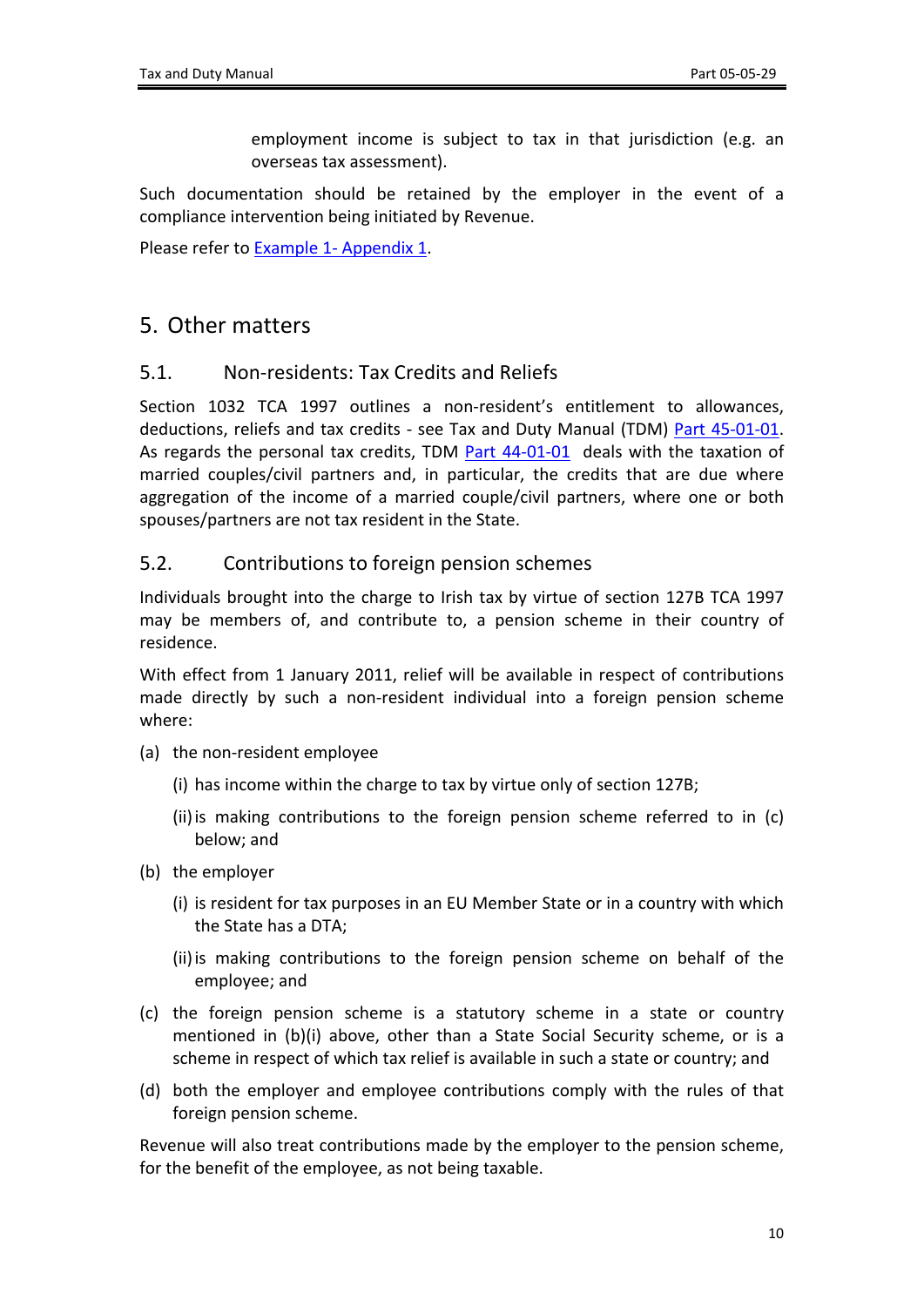**Note:** Relief will be granted on the employee's pension contributions to the foreign scheme to the extent that relief would have been granted in the State if the contribution had been made to an Irish pension scheme. The normal age-related income percentage limits on contributions, fund threshold and aggregate earnings cap apply. Relief will not be due if the employee is excluded from the charge to Irish income tax and USC under section 127B(1A) TCA 1997.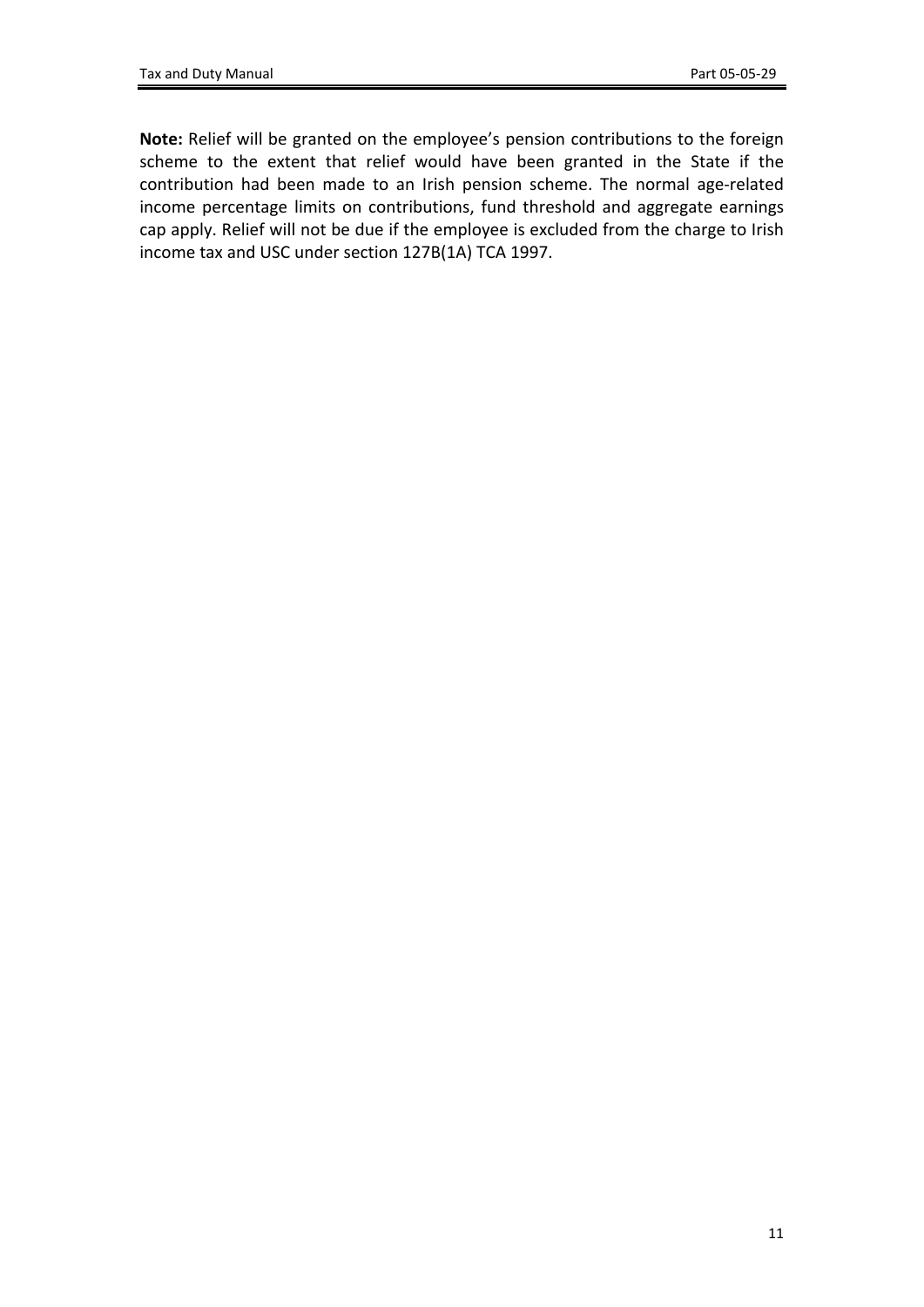# <span id="page-11-0"></span>6. Emergency or incidental flights

Income arising to an employee engaged in emergency or incidental flights may be disregarded for the purposes of the operation of PAYE/USC where the employment income of such an employee with that employer is not otherwise within the charge to tax by virtue of section 127B TCA 1997. For example, this would apply to nonresident flight crew who exercise employment duties aboard an aircraft which is operated by an enterprise that has its place of effective management in the State. Emergency or incidental flights in this context should be taken to mean no more than 5 return flights in any tax year.

Please refer to **[Example](#page-14-0) [6-](#page-14-0) [Appendix](#page-14-0) [1](#page-14-0).**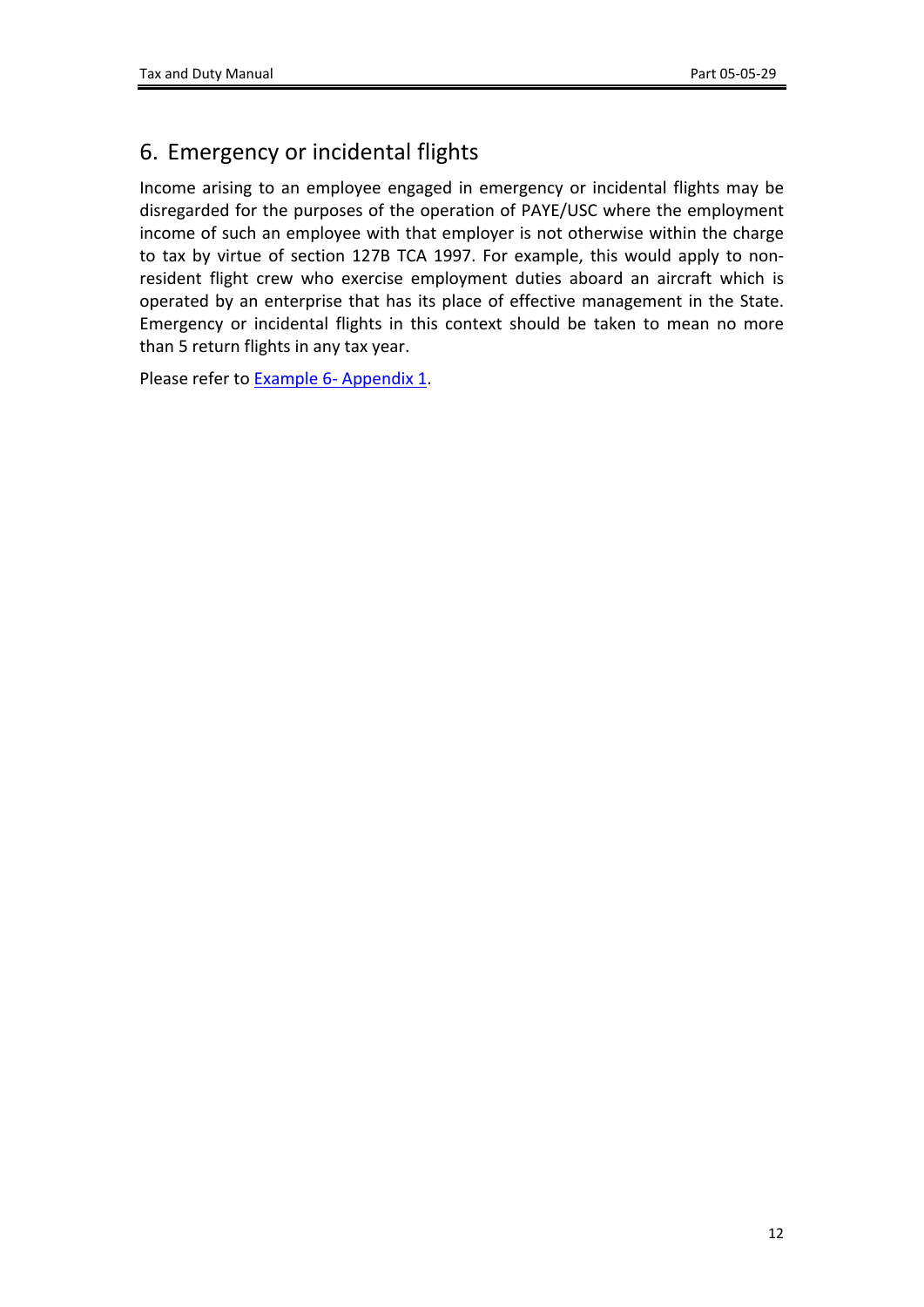## <span id="page-12-0"></span>Appendix 1

#### <span id="page-12-1"></span>**Example 1**

Maria is tax resident in the Netherlands in 2022. She exercises the duties of her employment aboard an aircraft which operates between the Netherlands and Germany (international traffic) and her home address on her employer's HR records is located in the Netherlands. Her home base for flight purposes is also located in the Netherlands. The enterprise that operates the aircraft has its place of effective management in this State, however, she does not spend any time performing duties of employment in the State.

Maria is tax resident in the Netherlands (a jurisdiction with which the State has a DTA) and is subject to tax on this income in the Netherlands. Under the Ireland/ The Netherlands Double Tax Agreement, the Netherlands has taxing rights on Maria's income under the DTA. Additionally, under local payroll withholding tax rules in place in the Netherlands, her employer is not required to operate payroll withholding tax in the Netherlands to account for the Dutch income tax liability on her employment income. Instead, Maria is subject to tax on this income under selfassessment rules, meaning that she is required to submit an annual tax return to the Netherlands' tax authority and pay the resulting income tax liability on this income by the applicable income tax filing deadlines in the Netherlands.

As the enterprise has its place of effective management in the State, Section 127B brings such income within the charge to tax under Schedule E and the PAYE system of deductions at source, unless removed from the charge to Irish income tax and USC under section 127B(1A) TCA 1997. Her employer assesses that Maria is excluded from the scope of section 127B from 1 January 2022 in accordance with the amendment introduced by Finance Act 2021 and, as such, it does not operate Irish PAYE withholding on her employment income from this date. Her employer carries out the following steps before making this assessment:

- $\triangleright$  As Maria's home address is located in the Netherlands, it concludes that she is tax resident in that jurisdiction for 2022. In addition, as Maria does not spend any time working in the State and will be not required to do so at any future date, her employer can reasonably conclude that she is not tax resident in the State for 2022 and will not be for future years.
- $\triangleright$  In considering whether Maria is subject to tax on this income in the Netherlands, she provides a once-off written confirmation to her employer that she will be subject to income tax in the Netherlands on this income for 2022 and future years, as long as she remains tax resident in the Netherlands.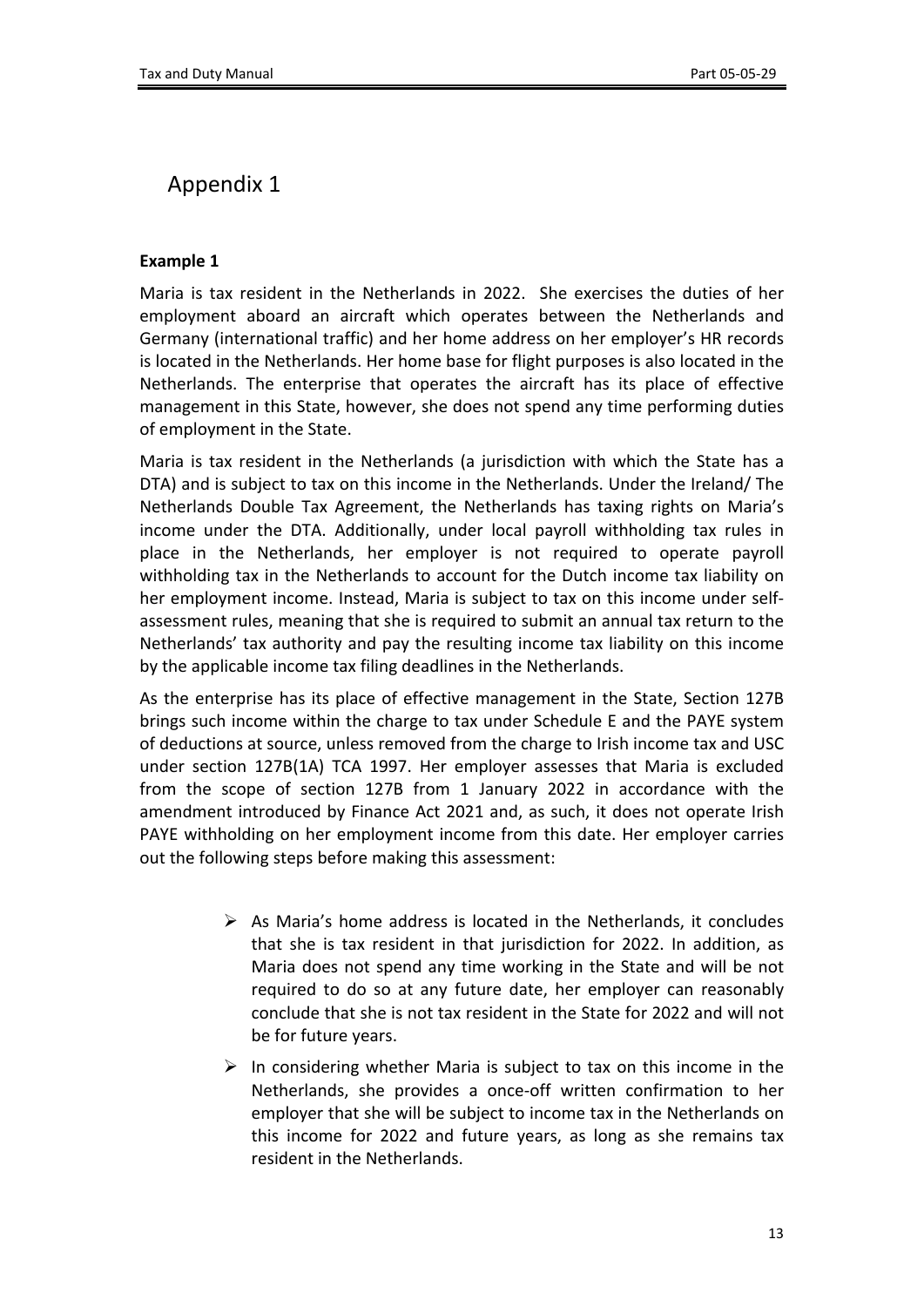Maria agrees to notify her employer of any change in her residence position which may result in her ceasing to be subject to tax on this income in the Netherlands, at which point her employer must then review whether she is entitled to be removed from the charge to Irish income tax and USC under section 127B(1A) TCA 1997.

#### **Example 2**

Joe is not tax resident under the domestic tax laws of any state. He exercises a foreign employment aboard an aircraft that operates within both international traffic and foreign domestic traffic. The enterprise that operates the aircraft has its place of effective management in this State.

As the enterprise has its place of effective management in the State, section 127B brings such income to the extent it relates to international traffic, within the charge to tax under Schedule E and the PAYE system of deduction at source. As Joe is not tax resident in a DTA jurisdiction, he remains within the charge to Irish income tax and USC under section 127B TCA 1997.

The portion of Joe's income arising in respect of his employment exercised aboard the aircraft in foreign domestic traffic is not within the charge to Irish tax.

#### **Example 3**

Karl is tax resident in Germany. He exercises the duties of his German employment aboard an aircraft that operates between Frankfurt and Berlin (domestic traffic). The enterprise that operates the aircraft has its place of effective management in this State.

As Karl works aboard this aircraft in foreign domestic traffic only, his German employment income is not within the charge to Irish tax imposed by section 127B TCA 1997.

#### <span id="page-13-0"></span>**Example 4**

Elena is tax resident in Brazil. She exercises the duties of her Brazilian employment aboard an aircraft that operates between Brazil and Argentina (international traffic). The enterprise that operates the aircraft has its place of effective management in the State.

As the enterprise has its place of effective management in the State, section 127B brings such income within the charge to tax under Schedule E and the PAYE system of deductions at source. As Elena is not tax resident in a DTA jurisdiction, she is unable to claim exemption from Irish tax under section 127B(1A) TCA 1997.

As a DTA is not in place between the State and Brazil, any question concerning relief for double taxation suffered is a matter for the tax authorities in Brazil.

#### **Example 5**

Leo is tax resident in Brazil. He exercises the duties of his Brazilian employment aboard an aircraft that operates between Brasília and São Paulo (domestic traffic).